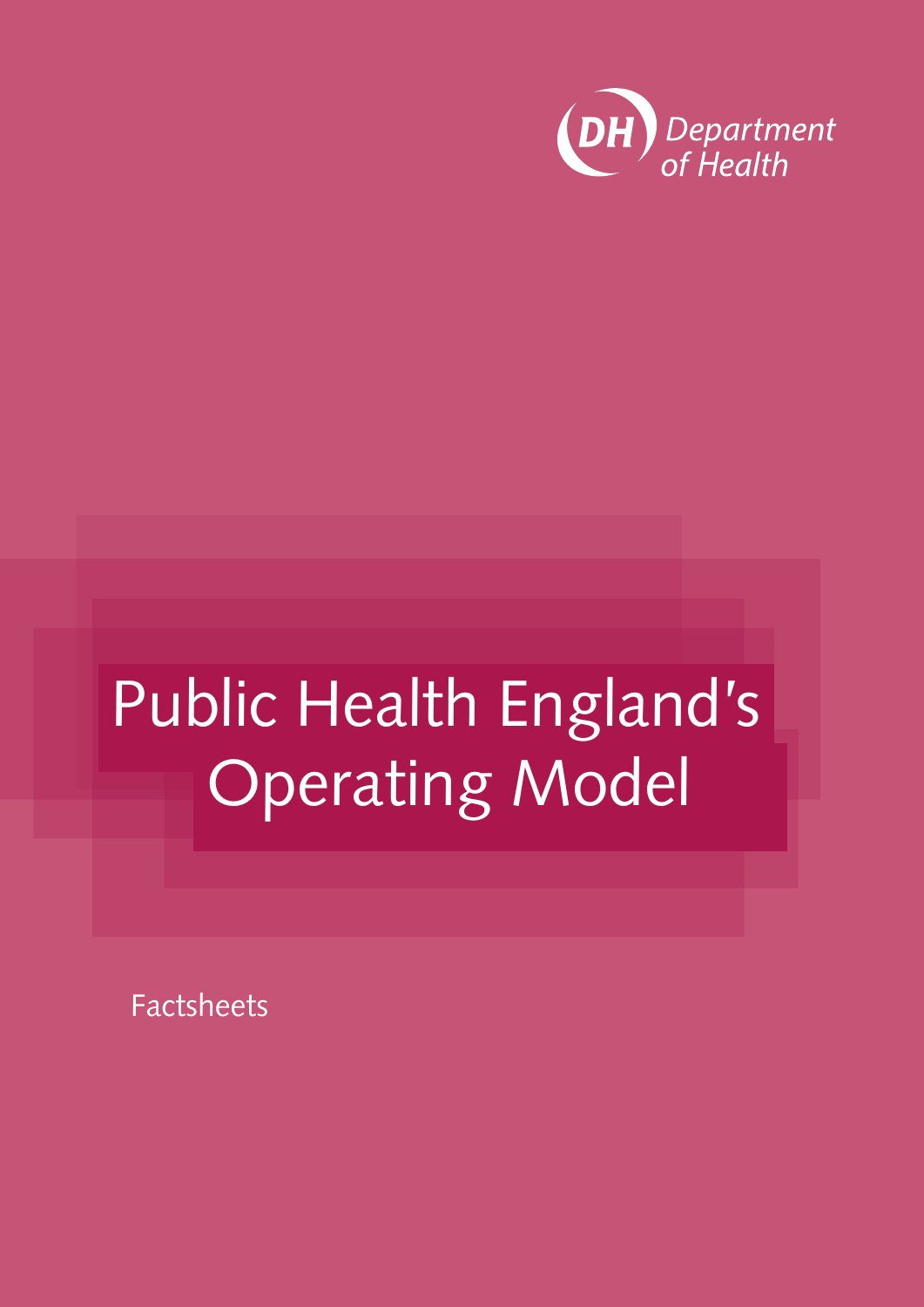

### **Mission and values**

From its establishment in April 2013, Public Health England will be the authoritative national voice and expert service provider for public health.  $\mapsto$ 

#### **Mission**

Public Health England's overall mission will be to protect and improve the health and wellbeing of the population, and to reduce inequalities in health and wellbeing outcomes.

It will do this in concert with the wider health and social care and public health system, and with key delivery partners including local government, the NHS, and Police and Crime Commissioners, providing expert advice and services and showing national leadership for the public health system.

#### **Purpose**

Public Health England will work with partners across the public health system and in wider society to:

• deliver, support and enable improvements in health and wellbeing in the areas set out in the Public Health Outcomes Framework • lead on the design, delivery and

maintenance of systems to protect the population against existing and future threats to health.

#### **Role**

Public Health England will work with its partners to provide expert evidence and intelligence, and the cost-benefit analysis that will enable local government, the NHS, and the voluntary, community and social enterprise sector, among others, to:

• invest effectively in prevention and health promotion so that people can live healthier lives and there is reduced demand on health and social care services, as well as on the criminal justice system

• protect the public by providing a comprehensive range of health protection services

• commission and deliver safe and effective healthcare services and public health programmes across the whole lifecourse and across care pathways; from prevention through to treatment, from children's services to mental health and wellbeing, substance misuse services, screening programmes and older people's services • ensure interventions and services are designed and implemented in ways that meet the needs of different groups in society advancing equality of opportunity between protected groups<sup>1</sup> and others, and reducing inequalities.

A transformed public health system will rely on a strong and capable workforce, building on the core professionalism and high standards of current practice while working in new ways and with new partners. Public Health England will work with partners to ensure the effective supply and deployment of a qualified and expert workforce across the system and to provide professional support for those working in public health specialisms.

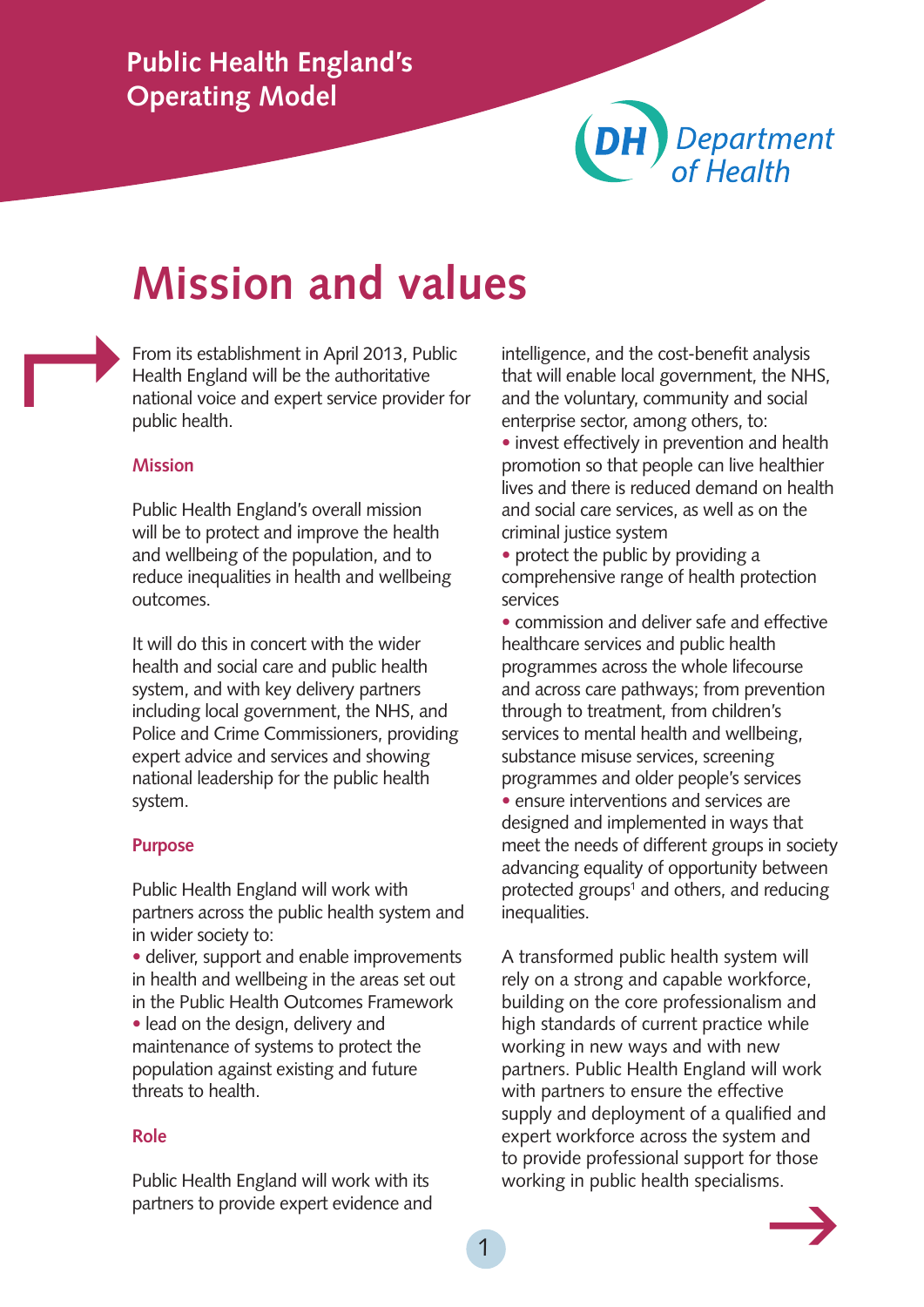The organisation will harness its experience, intelligence and evidence base to promote transparency and improvement in performance across the public health system, and to provide impartial and expert advice to policy makers across Government on the best operational means to achieve public health goals.

#### **Ways of working**

#### *Working with local government*

The transformed public health system will be built on local action. Local authorities, supported by their Directors of Public Health, are the local leaders for public health. Public Health England will not duplicate the work that they do. Instead, Public Health England will be the expert body with the specialist skills to support the system as a whole. Public Health England will carry out functions and activities that would not be practicable to replicate in each local authority. Public Health England will support local authorities in their new role by providing services, expertise, information and advice in a way that is responsive to local needs. It will support local authorities to ensure action taken is on the basis of best available evidence of what works.

#### *Working with the NHS Commissioning Board*

Public Health England will provide a public health service to the NHS Commissioning Board to support the commissioning and delivery of health and wellbeing services and programmes. Public Health England will be providing public health and population healthcare advice to the NHS Commissioning Board. It will work with the NHS Commissioning Board to ensure that

the prevention of ill health and promotion of good physical and mental health and wellbeing are addressed systematically across services and care pathways.

As recommended by the NHS Future Forum in its November 2011 interim letter, further work will be done in 2012 to establish and publish the arrangements of how Public Health England and the NHS Commissioning Board will work together. This will set out how NHS commissioners can obtain population health advice from Public Heath England and how both organisations will be accountable for performing their roles effectively and in partnership.

#### *Working with Government*

Public Health England will be an executive agency of the Department of Health, and its Chief Executive will be accountable, both to the Permanent Secretary and the Secretary of State for Health, for its performance and strategic development. This operational independence will allow Public Health England to provide impartial, evidence-based information to Government departments, and support the Chief Medical Officer in providing cross-Government public health advice.

#### *Working with the devolved administrations*

Public Health England will be able to coordinate nationwide action where necessary, including working with the devolved administrations to tackle nationwide threats to health from infectious disease, radiation, chemicals and other health hazards, and to enable effective UKwide emergency preparedness, resilience and response arrangements.

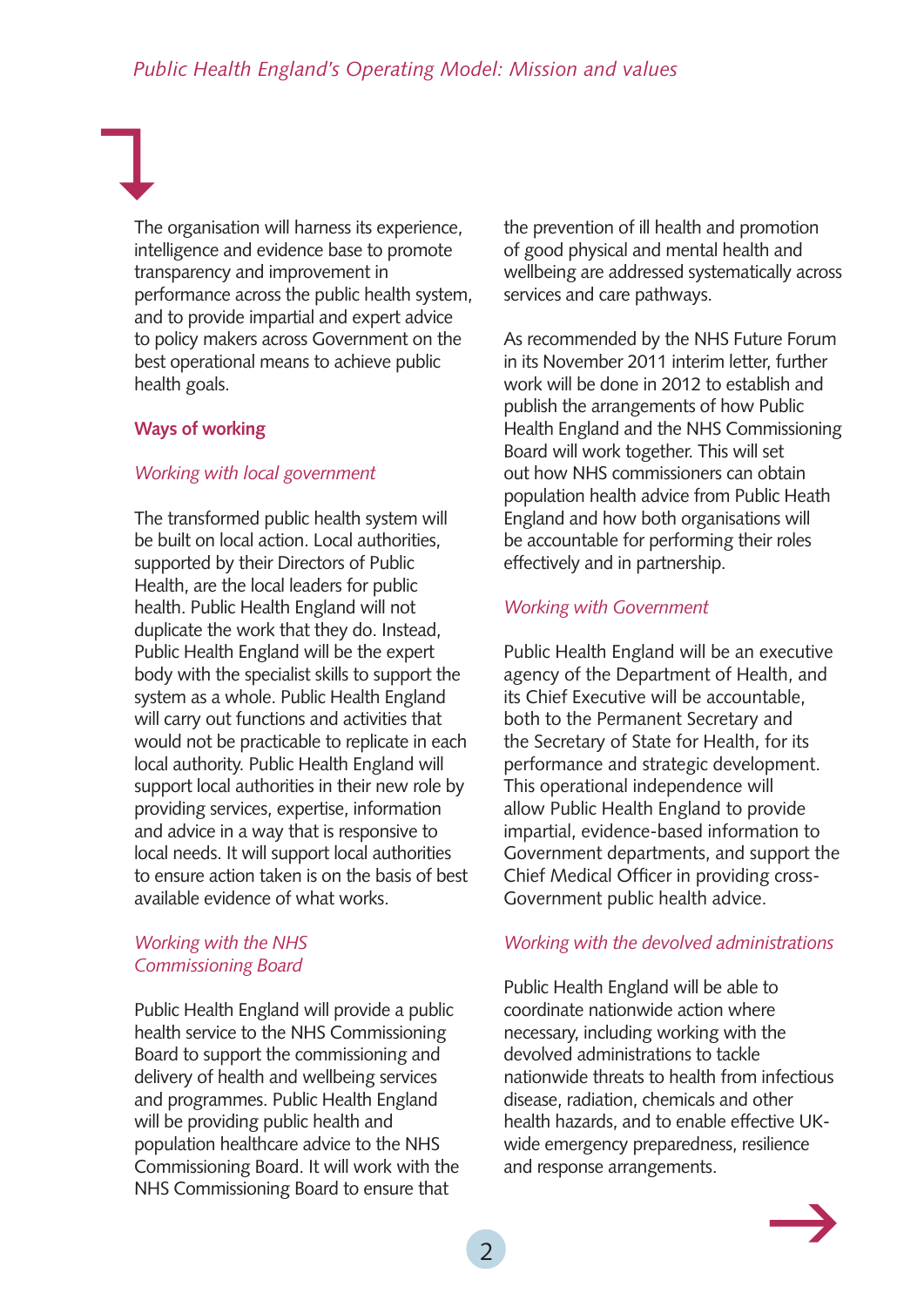#### *Working with expert partners worldwide*

Existing and emerging challenges to health need innovation and an increasingly global approach. Public Health England will:

• work with partners in academia and across the public health system in the UK and internationally to identify, understand and develop approaches to tackling new and emerging threats to health

• have a strong practical focus on fostering innovation, and on evaluating and disseminating effective practice from learning across the system to protect and improve health

• develop and draw on new behavioural science techniques, and use these to implement new approaches to support the public to make healthier choices

• work in strong partnership with the public health workforce.

#### **Functions**

Public Health England will achieve its aims through a wide range of activities, working with partners across and beyond the public health system. Public Health England will have three main business functions: 1. Delivering services to national and local government, the NHS and the public.

2. Leading for public health. 3. Supporting the development of the

specialist and wider public health workforce.

#### **Culture and values**

Public Health England will need to develop its culture and values, and the Chief Executive designate and senior team

#### *Produced: December 2011*

*Gateway reference: 16912*

© Crown copyright 2011 Produced by the Department of Health [www.dh.gov.uk/publications](http://www.dh.gov.uk/publications)

will lead this process during the transition to the new organisation in 2012/13.

Public Health England will demonstrate:

• advocacy for public health, across all of its work for quality improvements and greater positive population health effects of healthcare and social care services

• a culture of subsidiarity, focused on support for local accountability and action and commitment to adding genuine value through its nationwide activity

• clear focus on its goals of improving and protecting health and wellbeing, and reducing inequalities

• commitment to open, respectful and constructive partnership working across the public health system, recognising and valuing the roles and expertise of others

• scientific and analytical rigour, dedicated to providing impartial and objective advice, evidence and expert judgement and taking action on the basis of the best available evidence

• a forward-looking, flexible and innovative approach, constantly seeking to develop new ways of tackling challenges, and harnessing learning from different sectors and countries

• transparency and accountability in the way it delivers all its functions

• valuing its people, with an inclusive culture and commitment to equality and to fair opportunities for all to progress

• strong financial discipline, with value for money and cost-benefit analysis at the heart of its services and operations, and commercial expertise to enable generation of income from its activities where appropriate, to offset the costs of its operations.

 $1$  There are nine protected groups in Equalities and Human Rights Legislation. These are age, disability, gender reassignment, marriage or civil partnership, pregnancy and maternity, race, religion and belief, sex and sexual orientation.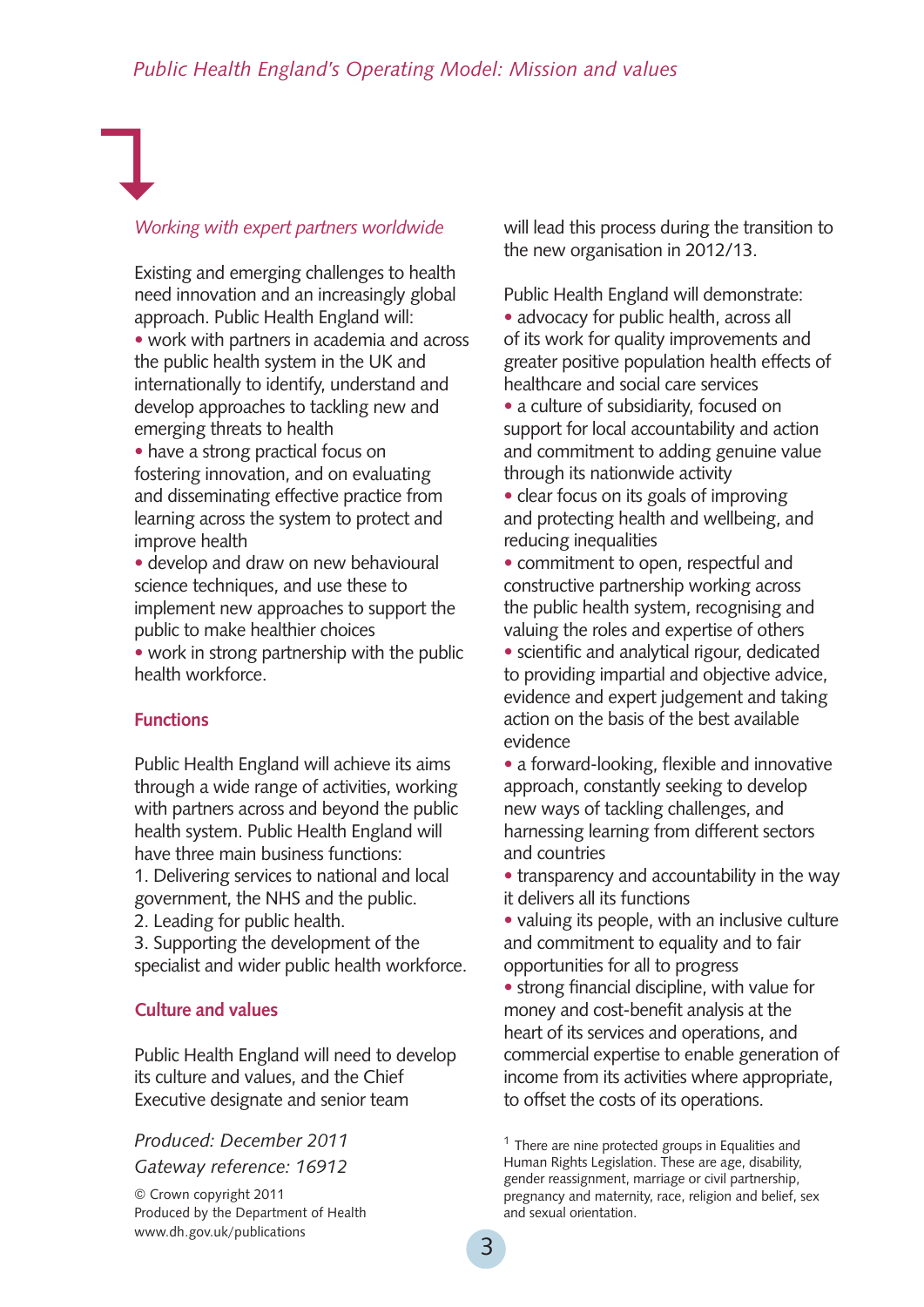## Department<br>of Health

## **Functions**

Public Health England will carry out nationwide and specialist functions for public health. Locally public health will be led by local authorities.  $\mapsto$ 

#### **Functions**

Public Health England's three main functions will be:

1. Delivering services to national and local government, the NHS and the public.

2. Leading for public health.

3. Supporting the development of the specialist and wider public health workforce.

#### *Function 1: Delivering services*

Public Health England will: • deliver specialist public health services to national and local government, the NHS and the public, working in partnership to protect the public against infectious diseases, minimise the health impact from hazards, and provide national leadership and coordination of the public health response to the emergency preparedness, resilience and response system<sup>1</sup> • deliver an information and intelligence service to support effective action, locally and nationally, to promote and protect health and wellbeing, prevent illness, advance equality, tackle inequalities and improve public health outcomes

• support the commissioning and delivery of effective health and care services and public health programmes by the NHS and local authorities through public health advice, analysis, service specifications, evidence and best practice dissemination, as appropriate

• design and deliver nationwide communications and interventions to support the public to protect and improve their health, including use of social marketing and behavioural insight techniques.

#### *Function 2: Leading for public health*

Public Health England's second function covers activities across the whole public health system and supports health ministers, the Department of Health and the Chief Medical Officer in working across government on public health issues.

Public Health England will:

• encourage transparency and accountability across the system by publishing information on local and national health and wellbeing outcomes, and supporting improvement action

• support public health policy development through evidence and advice on the best operational means to achieve strategic goals

• allocate and deploy its budget and manage relationships effectively to support effective and integrated public health delivery across the system

• work with partners to build the evidence base from research and experience about what works in improving and protecting health and wellbeing; narrowing health

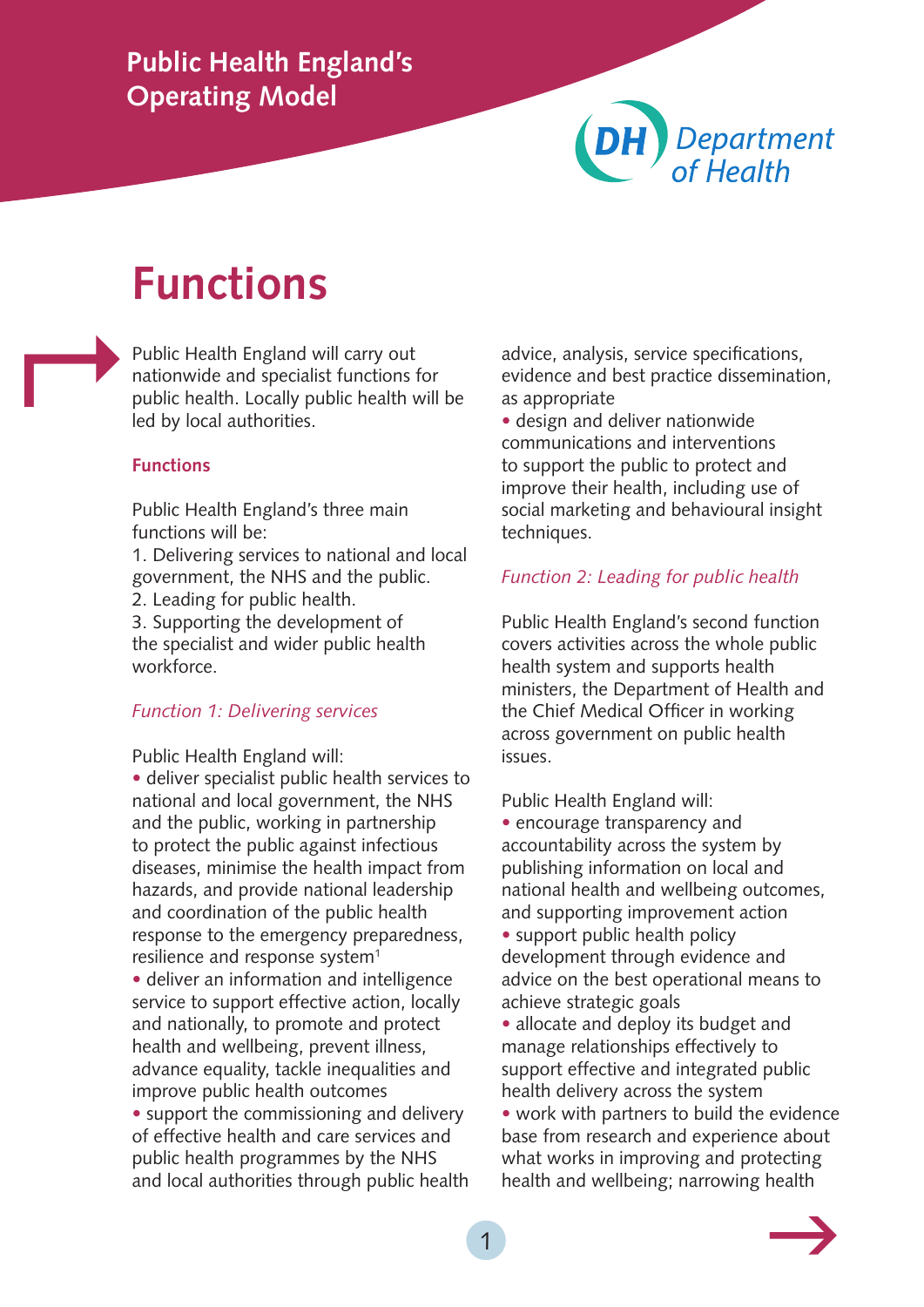inequalities and advancing equality; and promote and evaluate innovation • act for public health science and delivery on the international stage.

#### *Function 3: Developing the workforce*

Public Health England will support the development of the specialist and wider public health workforce.

#### **Corporate activities**

 $\bigcup$ 

Public Health England will need to prove itself as a high-performing organisation and make efficient and effective use of all its resources to deliver high performance and value for money.

To deliver this, Public Health England will need a range of strong corporate, business support and development functions to support its activities and staff, including business development functions to harness opportunities for generating external income.

Where corporate services can be delivered more effectively and efficiently Public Health England will pursue shared services.

Public Health England will be able to secure income from the sources currently open to the organisations coming into it, and will provide services to the private sector as customers.

This will provide income to fund public health action, foster best practice, promote innovation, ensure efficient and cost-effective operations and help to sustain critical mass of expertise to support innovation and attract research funding.

 $1$  More work will take place in the coming months to develop operational guidance for the system-wide emergency preparedness, resilience and response model, including exploring how Public Health England and local government will work together to protect the health of local populations.



*Produced: December 2011 Gateway reference: 16912*

© Crown copyright 2011 Produced by the Department of Health [www.dh.gov.uk/publications](http://www.dh.gov.uk/publications)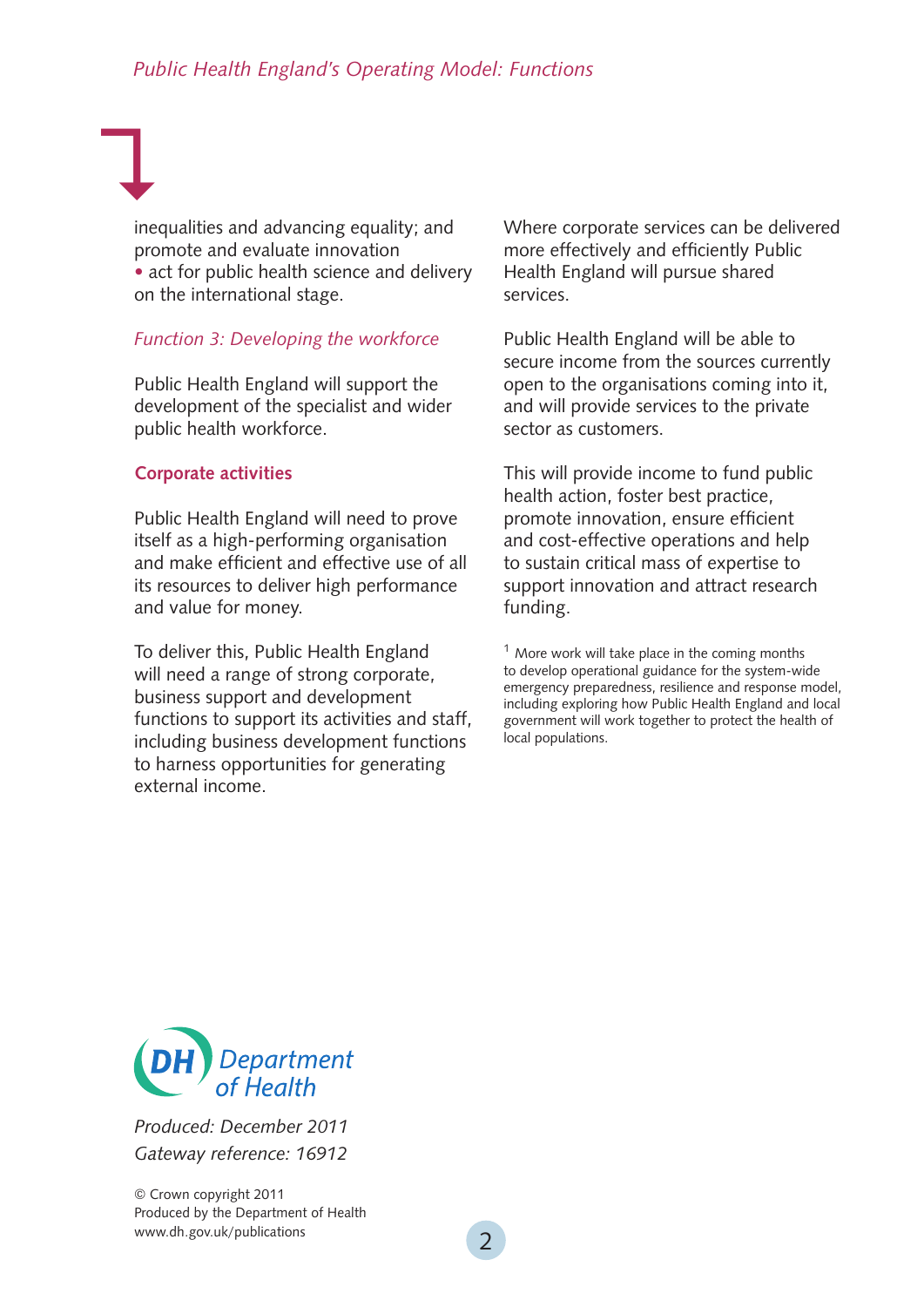

## **Organisational design**

The Chief Executive designate for Public Health England will lead work on the organisation's full design in 2012/13.  $\mapsto$ 

> We expect Public Health England's structure will have three elements: 1. A national office including national centres of expertise and four hubs that oversee its locally facing services. 2. Units that deliver its locally facing services and act in support of local

authorities, other organisations and the public in their area.

3. A distributed network for some functions including information and intelligence, and quality assurance functions, to allow them to be located alongside the NHS and academic partners.

The diagram below provides an overview of how each of these elements of Public Health England's structure will fit together.

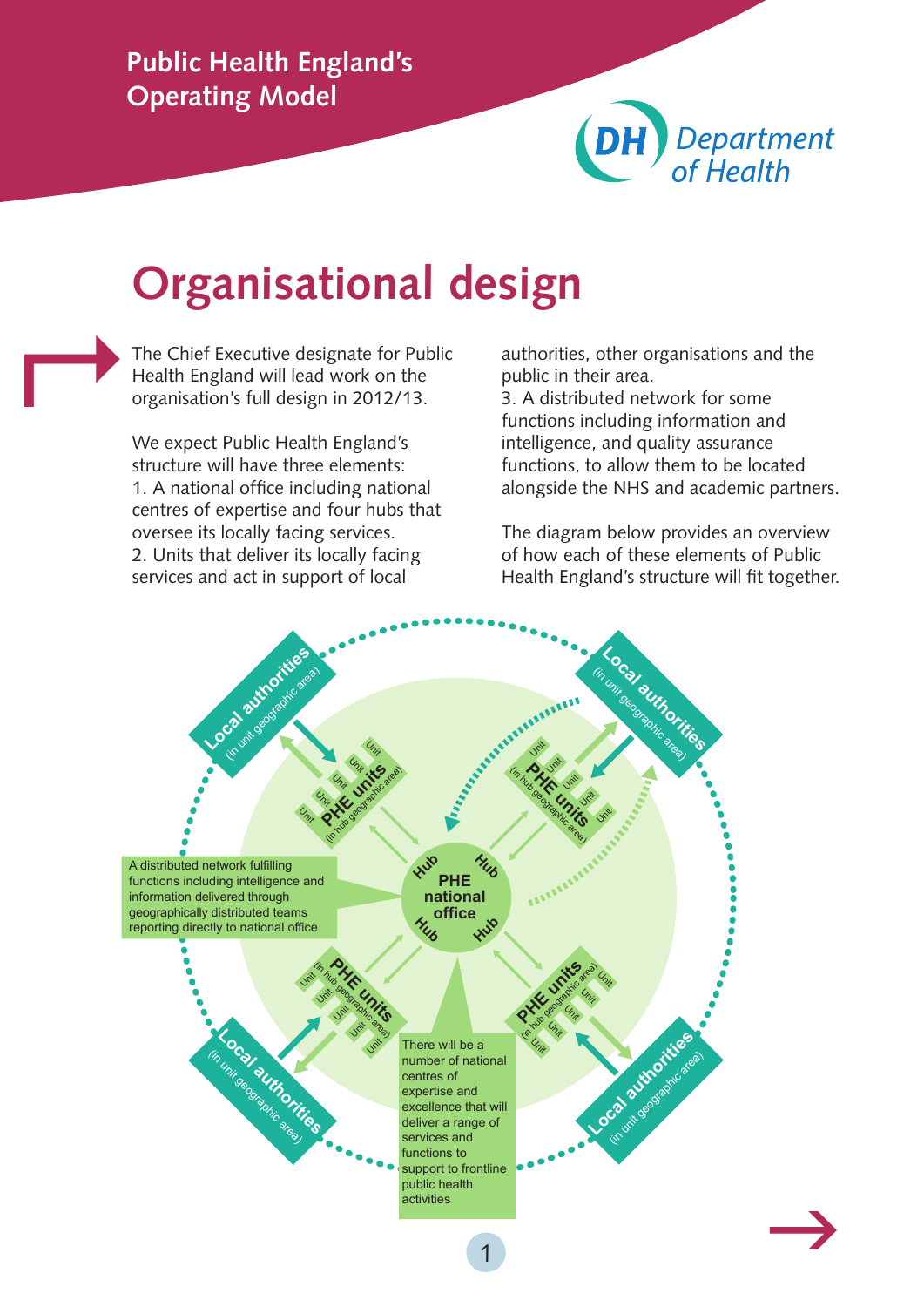#### **National office**

Public Health England's senior management team will be based in a national office. The national office will act as the service centre for the organisation and provide national leadership, strategic direction and support the overall integration and coordination of the public health system.

The national activities will also include national centres of expertise and excellence for public health and four hubs that will oversee the delivery of its locally facing services.

#### *National centres of expertise and excellence*

The current public health system relies on a number of centres that concentrate professional, scientific and analytical expertise in order to deliver a range of services and functions to support frontline public health activities.

Public Health England will build on current arrangements to develop the centres of excellence to support its work across all the domains of public health, ensuring that all parts of the new public health system, partner organisations and the devolved administrations benefit from the centres' expertise.

#### *Hubs*

The effective delivery of some Public Health England functions will rely on the leadership and coordination of the work of its units and their partners in the local public health delivery system.

This could not be carried out effectively from a single national office. So Public Health England will distribute a small number of national office functions across geographical hubs, which will be part of the national office and act within a national framework. There will be four hubs that are coterminous with the four sectors of the NHS Commissioning Board and Department for Communities and Local Government resilience hubs, covering London, the South of England, Midlands and East of England and North of England.

For each of these areas the hubs will: • ensure that Public Health England's emergency preparedness, resilience and response plans are in place

• ensure that high-quality public health and healthcare advice, including for screening, immunisation and specialised services commissioning, is available to the NHS Commissioning Board

• assure the quality and consistency of all services delivered by the units, ensuring that they are responsive to local government

• support transparency and accountability across the system, including managing strategic discussions with partners in relation to achievement of public health outcomes

• offer professional support to Directors of Public Health in local authorities.

#### **Units**

Directors of Public Health are the local leaders for public health and provide a core offer to the NHS. Alongside this, Public Health England will deploy expert and specialist advice capacity at a level that allows it to understand and respond to local needs and support local leaders

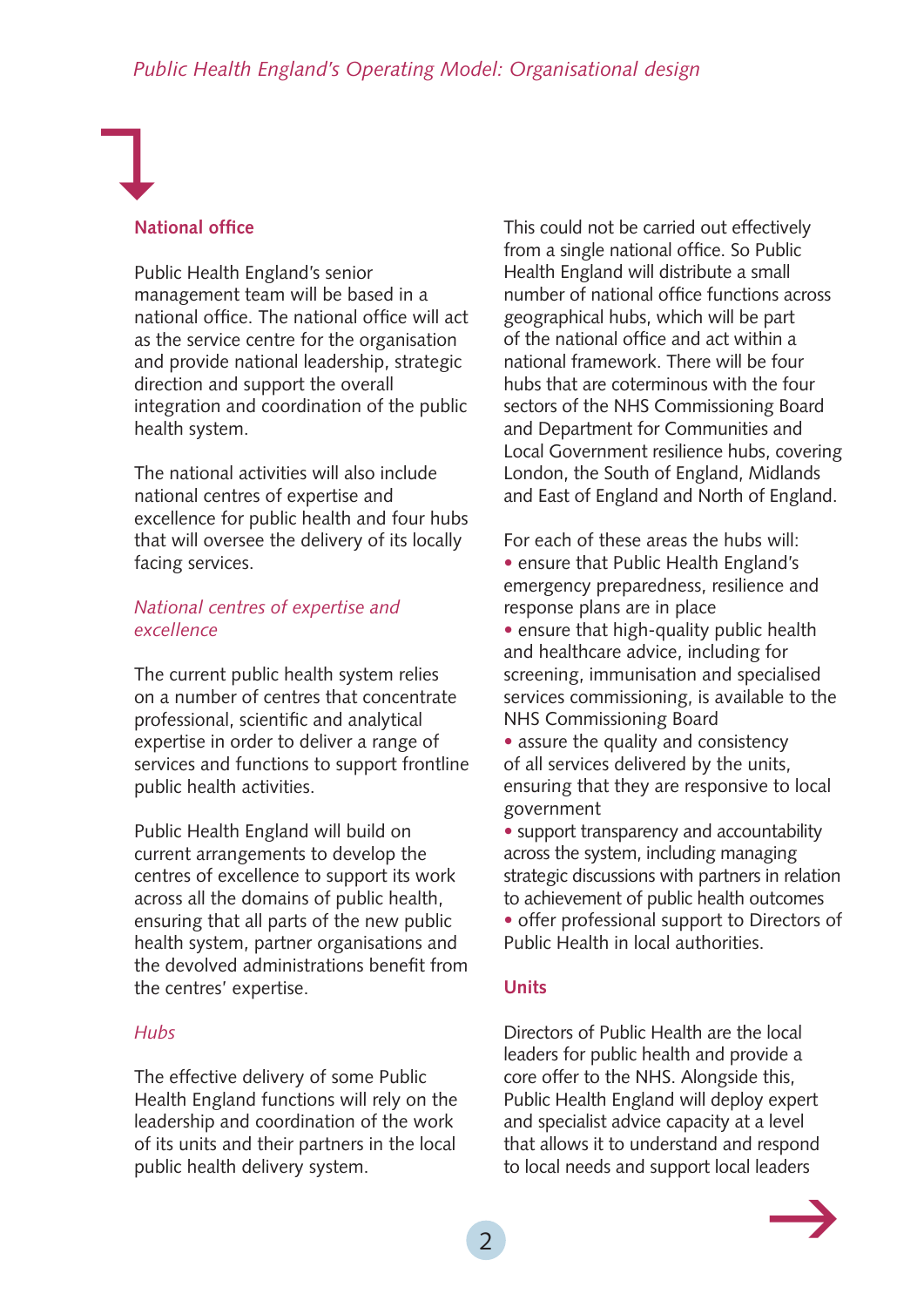to tackle the challenges they face. When appropriate, units will provide coordination across several local authorities in managing incidents and outbreaks.

 $\bigcup$ 

Public Health England's units will develop from the 25 current health protection units of the Health Protection Agency. The units' main areas of work will be to: • deliver services and advice to local government, the NHS, other local organisations and the public, and work in partnership to protect the public against infectious diseases, minimise the health impact from hazards, involving the national centres when appropriate

• make an effective contribution to the emergency preparedness, resilience and response system

• support effective local action to promote and protect health and wellbeing and tackle inequalities, including through providing or facilitating access to data and intelligence and evidence on best practice.

#### **Further work on units' design**

Early in 2012 we will be seeking the views of local authorities, health and wellbeing board early implementers and local partners on how Public Health England can best prove its responsiveness and expert contribution to localities.



*Produced: December 2011 Gateway reference: 16912*

© Crown copyright 2011 Produced by the Department of Health [www.dh.gov.uk/publications](http://www.dh.gov.uk/publications)

We will be keen to consider how: 1. Public Health England might contribute information and advice to the independent report of the Director of Public Health. 2. Directors of Public Health and Public Health England can work together to determine the contribution of Public Health England to health and wellbeing boards. 3. Public Health England should organise its working relationships with NHS clinical commissioning groups, clinical senates and providers.

4. The annual work programme for Public Health England can best be informed by:

- locally specific and relevant indicators
- any 'cross-local authority' priorities that have been identified as being delivered more effectively in a collaborative way
- national priorities as expressed in the various outcomes frameworks
- national priorities set by Government.

#### **A distributed network**

Some of Public Health England's functions, including its quality assurance and information and intelligence functions, will be repeated and consistent across the country but dependent on strong local relationships.

Some national functions will be provided through geographically distributed arms of Public Health England that are accountable to the national office.

Others will be replicated in a consistent fashion across the country and focus on supporting the interpretation and use of information and intelligence by the local public health system.

Detailed assessment of the case and leadership for replicated functions is under way.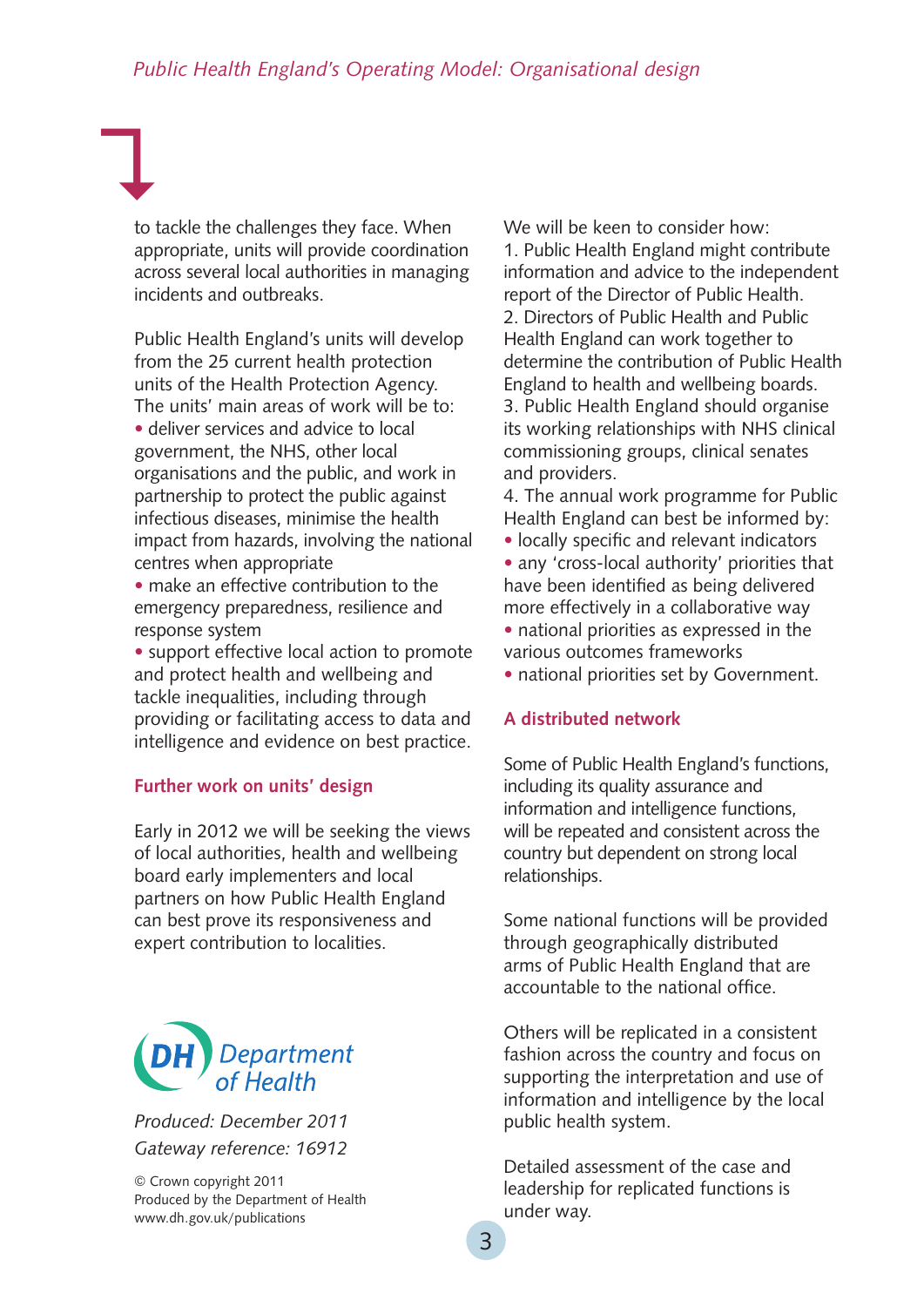

## **Status and accountability**

## **Status**  $\mapsto$

Public Health England will be an executive agency of the Department of Health, and will have the operational autonomy to advise Government, local authorities and the NHS in a professionally independent manner.

Public Health England will operate transparently and will provide Government, public health professionals and the public with expert, evidence-based information and advice.

As an executive agency it will be operationally independent. It will demonstrate its transparency through: • developing its strategic plans through open challenge and review, involving local government, the NHS and the public • reporting openly on its level of achievement against the specific performance measures set by Government, and on its contribution to the achievement of improvements against the Public Health Outcomes Framework

• proactively publishing its expert scientific and public health advice on relevant issues and its advice to professionals and the public.

#### **Accountability**

When Public Health England is established in April 2013, its Chief Executive will:

• be responsible for the day-to-day

operations of Public Health England, including responsibility for delivering its services to a high level

• be the Accounting Officer for the agency, and ensure that processes are in place to ensure the appropriate use of public funds • report to the Permanent Secretary of the Department of Health.

The Secretary of State for Health will remain ultimately responsible to Parliament for the delivery of the functions for which Public Health England is responsible.

In addition to the reporting structure through the Permanent Secretary, the Chief Executive will be accountable to the Secretary of State for Health and they will meet at least annually to discuss the performance and strategic development of Public Health England.

#### **Governance**

The Chief Executive will establish an advisory board to provide external challenge and expertise. This will advise on the running and ongoing development of Public Health England.

Our current intention is that the Chief Executive will chair the Board, which will include at least three non-executive members who will provide independent advice and support.

We expect the non-executive members will

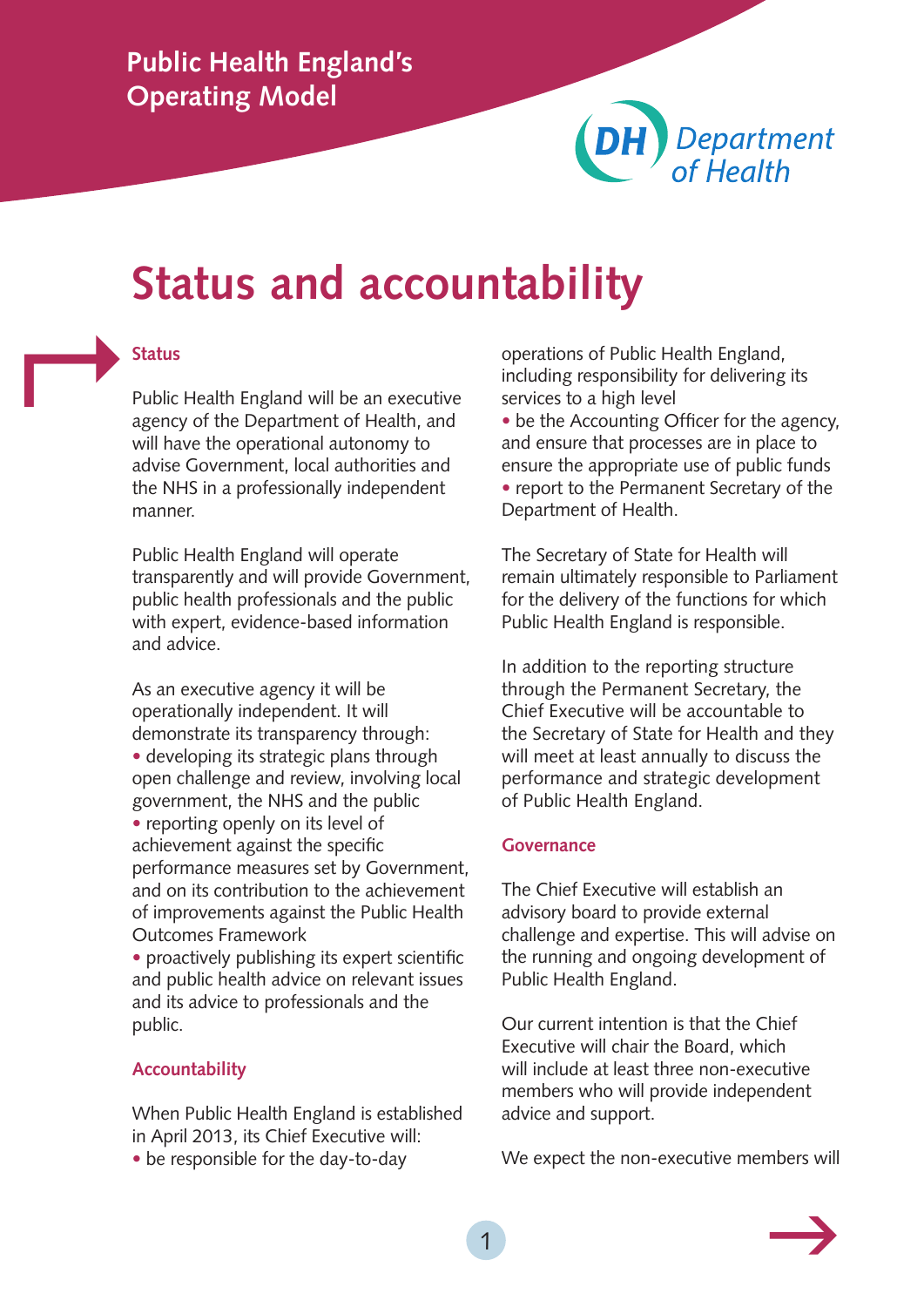#### *Public Health England's Operating Model: Status and accountability*

have relevant experience in public health, local government and the voluntary and community or private sector in order to provide a broad range of experience and challenge.

 $\bigcup$ 

One of the non-executive directors will also chair the agency's audit and risk committee.

The Department of Health will set the legal and policy framework, and secure resources for the public health system, including Public Health England.

The Permanent Secretary will appoint a Departmental Sponsor for Public Health England who will provide the day-today contact between the Department of Health and the agency.

The Government's Chief Medical Officer will continue to provide independent

advice to the Secretary of State for Health and the Government on the population's health.

The Chief Medical Officer will be supported in this role by a Public Health Advisory Forum. This will bring together expert professionals and leading partners to assist the Chief Medical Officer in providing quality advice and challenge on public health policy and implementation, including areas such as the Public Health Outcomes Framework.

The diagram shown on the following page sets out the accountability and governance structure for Public Health England that will support its operational freedom.

We will continue to listen closely to the views of stakeholders as we develop our detailed plans for Public Health England.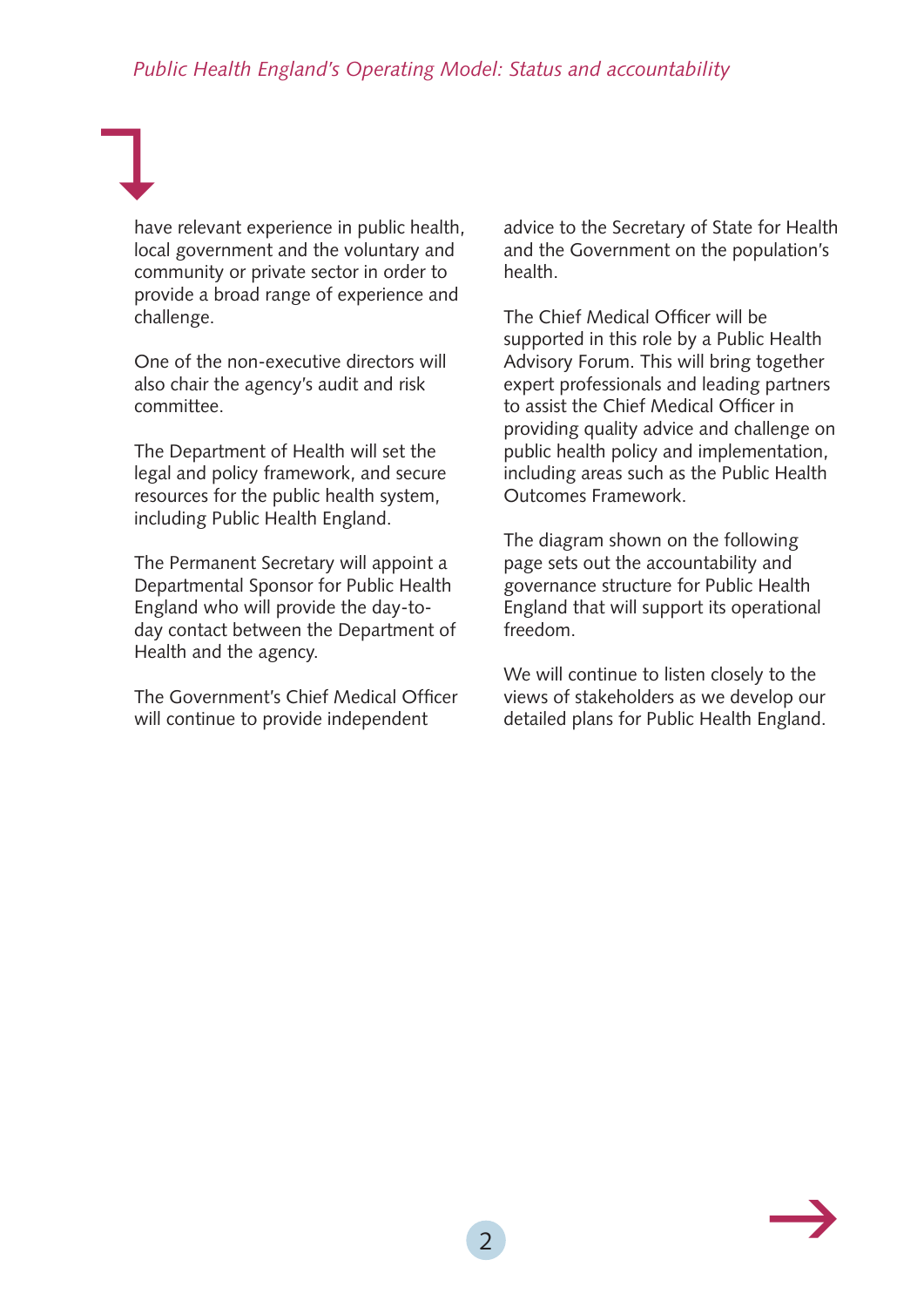*Public Health England's Operating Model: Status and accountability*





*Produced: December 2011 Gateway reference: 16912*

© Crown copyright 2011 Produced by the Department of Health [www.dh.gov.uk/publications](http://www.dh.gov.uk/publications)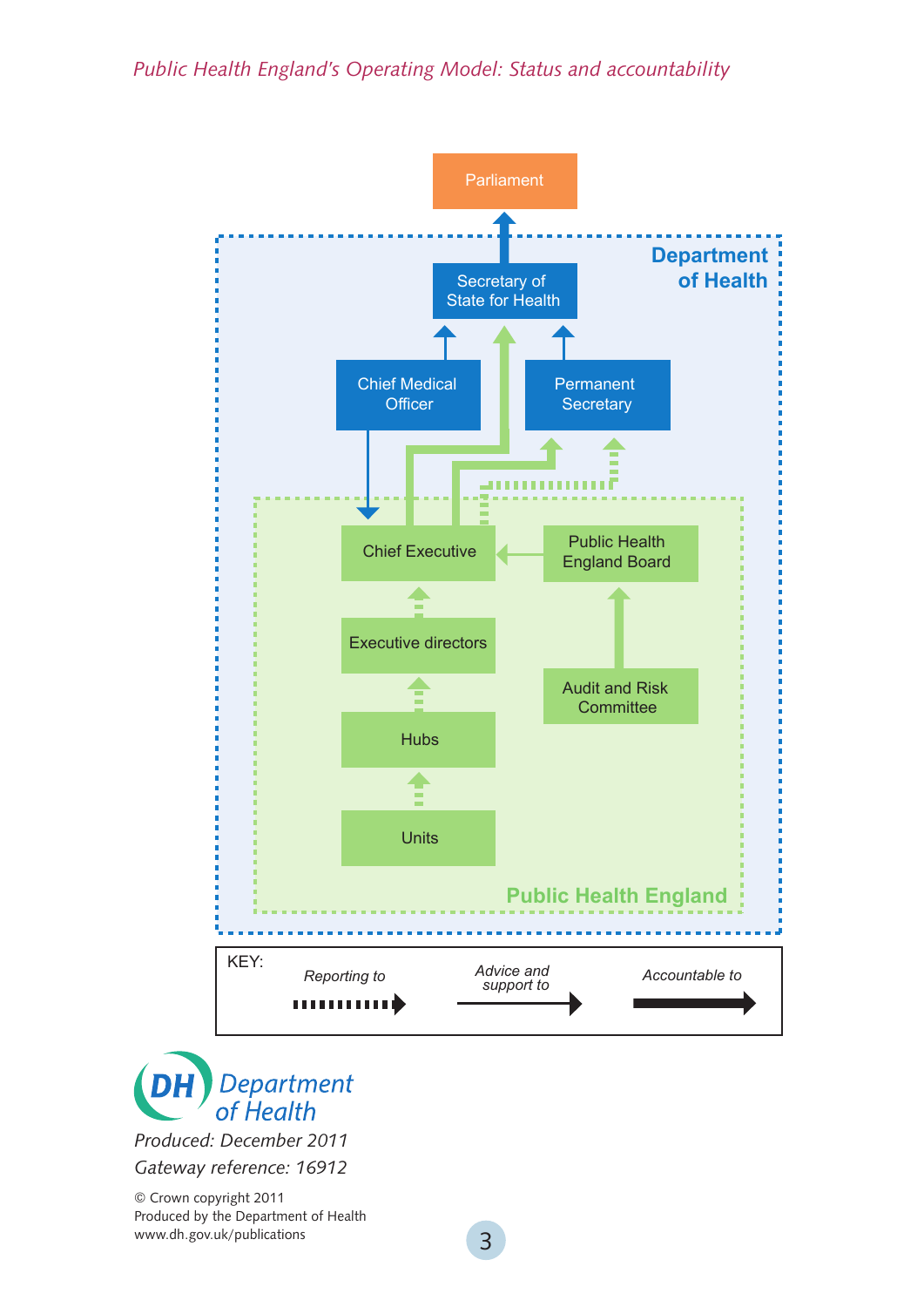

## **Next steps – establishing Public Health England**

### **Appointing Public Health England's leadership team**   $\mapsto$

Getting the right people to lead the new Public Health England is critical and the work to establish Public Health England begins now.

We expect to appoint a Chief Executive designate in April 2012 in advance of the organisation starting its operations to manage the transition process, and to further develop and implement the operating model for Public Health England through 2012/13.

The Chief Executive designate will then wish to appoint the senior team.

#### **Transition plans for the Public Health England workforce**

We have identified approximately 5,000 highly trained and dedicated members of staff within the existing organisations and functions that will transfer across into Public Health England in April 2013. We will negotiate specific terms and conditions that meet the Civil Service Code<sup>1</sup> but retain the flexibilities from NHS terms and conditions.

The expertise and professionalism of this workforce will prove a valuable asset for Public Health England.

Staff from a range of specialist organisations are coming together to form Public Health England:

• Health Protection Agency staff including scientists, doctors, nurses, technicians, emergency planners, analysts and administrators, who identify and respond to health hazards and emergencies caused by infectious disease, hazardous chemicals, poisons or radiation

• National Treatment Agency for Substance Misuse staff including clinicians, analysts and experienced drug treatment workers and commissioners from a variety of backgrounds across the health, social care, criminal justice and substance misuse fields, who improve the availability, capacity and effectiveness of drug treatment in England

• Department of Health staff, including public health practitioners, whose functions are expected to transfer to Public Health England

• public health staff working in strategic health authorities who currently lead a range of functions including health protection, health improvement and screening, which are expected to transfer to Public Health England

• the regional and specialist public health observatories whose staff produce information, data and intelligence on people's health and healthcare for practitioners, policy makers and the wider community

• the cancer registries and the National

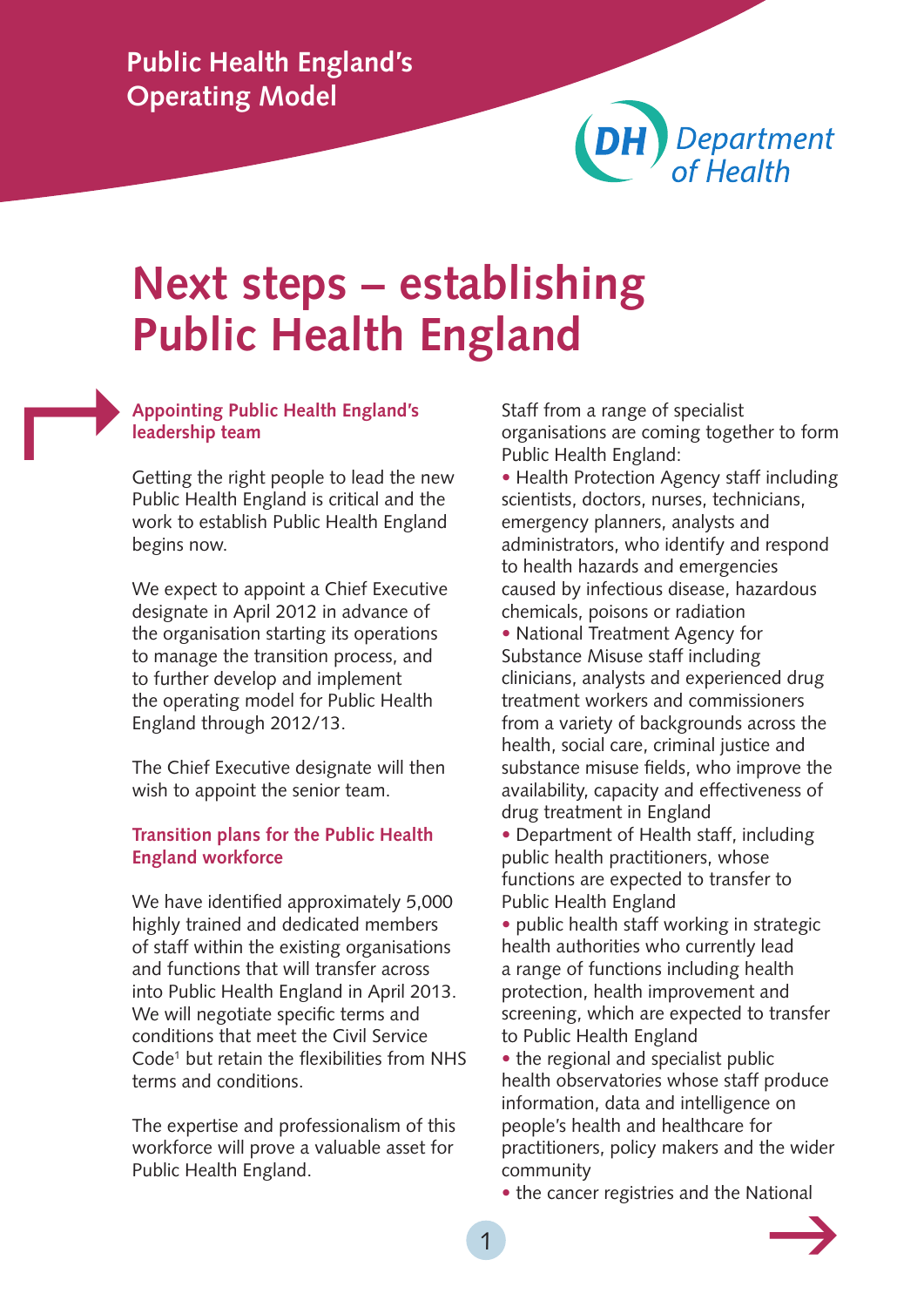Cancer Intelligence Network whose staff are responsible for the collection, analysis, interpretation and dissemination of population-based cancer data • the National End of Life Care Intelligence Network whose staff aim to improve the collection and analysis of information related to the quality of care provided to adults reaching the end of life to support the improvement of services • NHS Screening Programmes whose staff lead and support screening programmes in England

• the UK National Screening Committee which is responsible for providing advice on screening to the UK countries

• the quality assurance reference centres whose staff aim to maintain standards in the cancer screening programmes while supporting excellence

• public health staff working in primary care trusts whose functions are expected to transfer to Public Health England including consultants in dental public health who work with a range of partners to improve oral health and ensure patient safety and improved quality in dentistry • public health staff working in specialised Commissioning Groups who support the effective commissioning of specialised services, and the optimal use of healthcare resources.

Once the final phases of Public Health England's design are completed in the

summer of 2012, we will identify the posts that will be needed before Public Health England is established and we will start the process of appointing to them in line with equalities legislation.

This stage will be called the pre-transfer appointment process. We will seek to offer staff as much detail about this process as we can as soon as we can.

We expect a significant majority of staff to be transferred to Public Health England, continuing the roles they currently fulfil.

Confirmation of the full details of the people transfer process will be published in June 2012, as part of the Public Health England People Transition Policy.

The pre-transfer appointment process will then run from July to October 2012 to match existing posts to Public Health England's new establishment.

Our transition milestones for establishing Public Health England are shown in the table on the following page.



<sup>&</sup>lt;sup>1</sup> The Constitutional Reform and Governance Act 2010 includes provisions relating to the Civil Service. It places the Civil Service values on a statutory footing and includes the publication of a Civil Service Code. More information: [www.civilservice.gov.uk/about/values](http://www.civilservice.gov.uk/about/values)